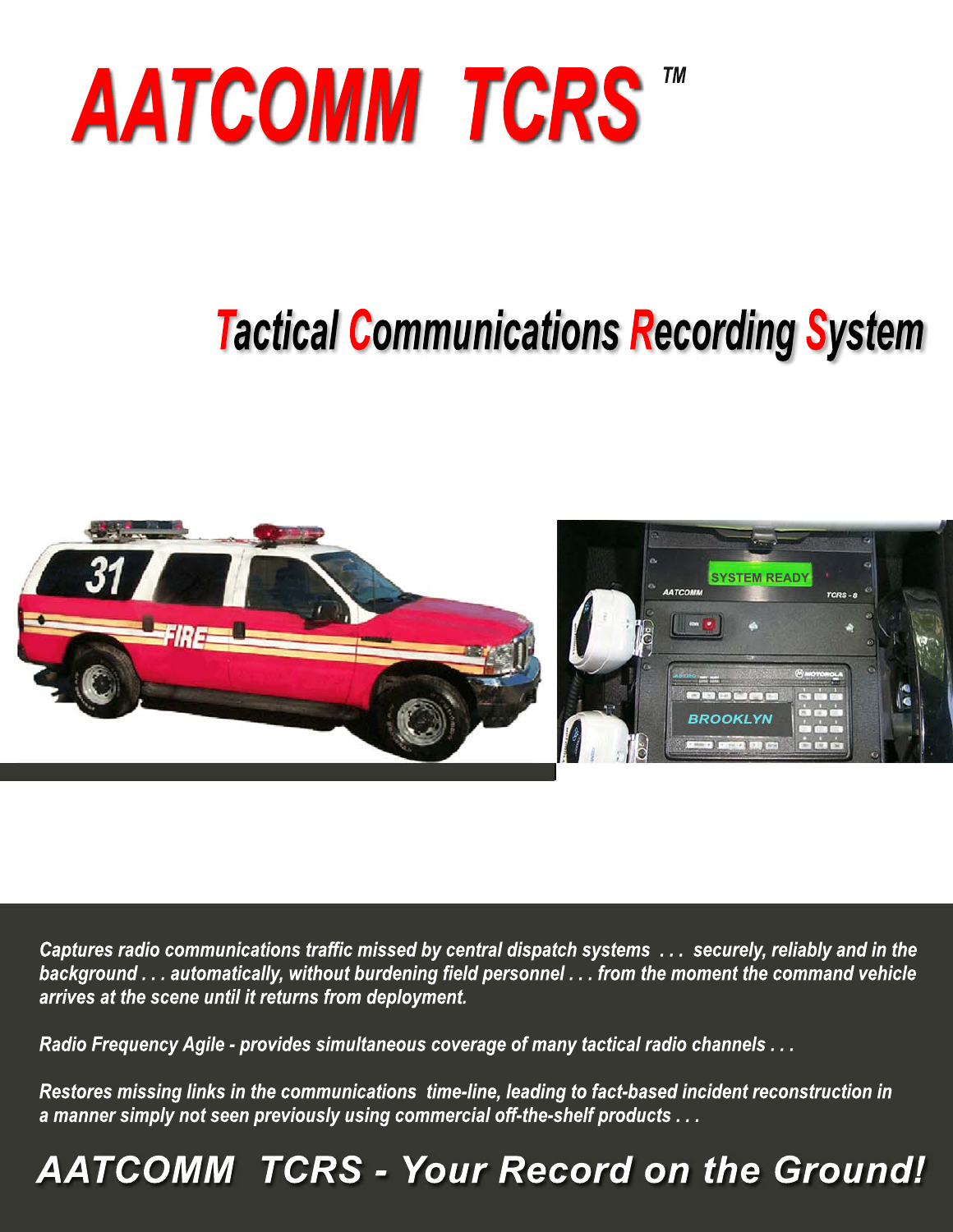#### **Key benefits of the TCRS - Tactical Communications Recording System Vehicular Component:**

- The mobile recording system starts up and shuts down automatically according to the requirements of the agency and functions like a "black box" system. No human intervention is required for normal operation.
- A system status display located "up front" in the center console of the vehicle where it may be seen by a commander or his chauffeur confirms that the system is operational whether stationary or in motion. At any time on the way to  $-$  or during deployment a portable or mobile radio may be "keyed up" and the status display confirms radio reception and recording.
- Up to eight (8) radio receivers can be embedded in the system, serving as an independent radio communications source for an all solid state tactical recorder module, such that eight or more tactical communications channels may be recorded simultaneously. Scanning receivers may be employed to provide coverage of a larger number of channels.
- Records voice communications as well as Unit ID, emergency or "Mayday" signaling and associated channel designator providing confirmation of the radio channel that the signal was received on as well as the unit originating the call.
- The system employs onboard wireless technology to upload voice and data to an agency LAN/WAN connected data network upon return from field deployment – or real-time from the field - when appropriate infrastructure is available.
- The mobile system contains auxiliary voice and data output interfaces for connection to third-party subsystems capable of providing an alternate or ancillary in-field link for real-time or "live" monitoring of an incident when desired - or for other systems that may need or benefit from such data.
- Control logic output port available to control external devices when desired.
- The mobile system provides 30 or more days of self-contained voice and data storage. Purging of data occurs on a first-in first-out basis.
- The system is designed to survive the rigors of rough field deployment. Housings and internal structural components use heavy-gauge welded and anodized aluminum. The TCRS is shock-mounted and RFI and surge protected. The system employs solid state memory; there are no conventional computer hard disk drives utilized.





In addition, each vehicular recording system or group of vehicular recording systems is associated with a companion intermediate server/computer workstation employed to collect voice and data from command vehicles via a wireless connection upon return to quarters after deployment - or from the field when supporting wireless infrastructure is available.

#### **The TCRS Companion Intermediate Server or Workstation - CIS/WS - a key subsystem**

TCRS Companion Intermediate Server/Workstation highlights:

- Data collection, buffering and pass-through to a centralized archive server system when specified.
- Local playback of tactical communications recordings, optional.
- Local archive to secure and robust RAID1 mirrored or RAID5 disk array storage options.
- Archive to DVD-RAM removable media, optional.
- On-demand only, DVD-RAM removable media storage as backup to systems designed for centralized remote archiving.
- Secure wireless connectivity to the mobile tactical communication recording system.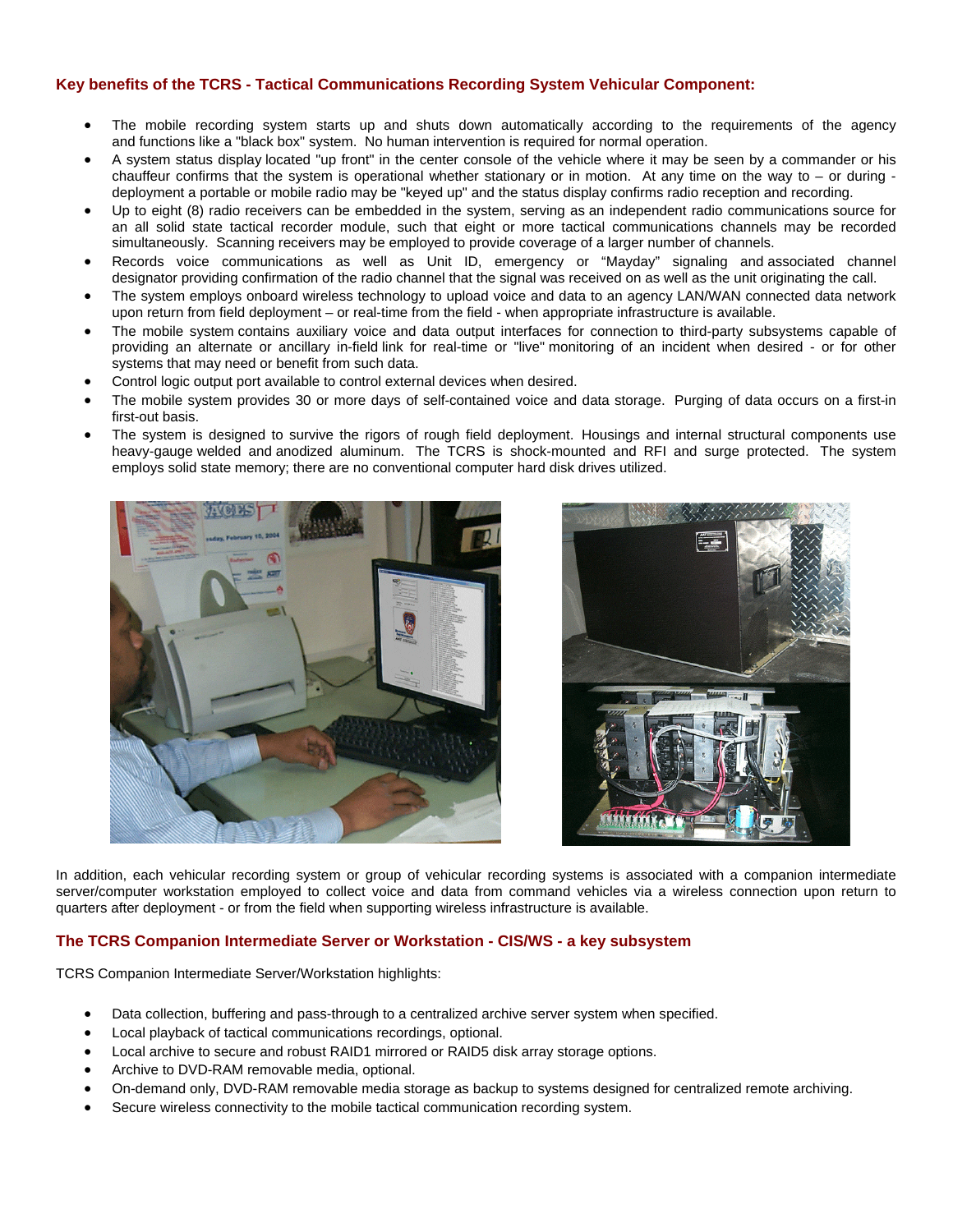Enterprise-wide solution:



In an enterprise-wide system, the TCRS Companion Intermediate Servers located at each field headquarters, battalion or barracks may be networked via a LAN/WAN or protected **V**irtual **P**rivate **N**etwork to a fully redundant **C**entralized **A**rchive and **P**layback **S**ystem – **C.A.P.S.** - as shown above. **C.A.P.S.** systems are accessible for search, retrieval, playback and transcription activities using an intuitive remote access software application residing on client provided desktop computers.